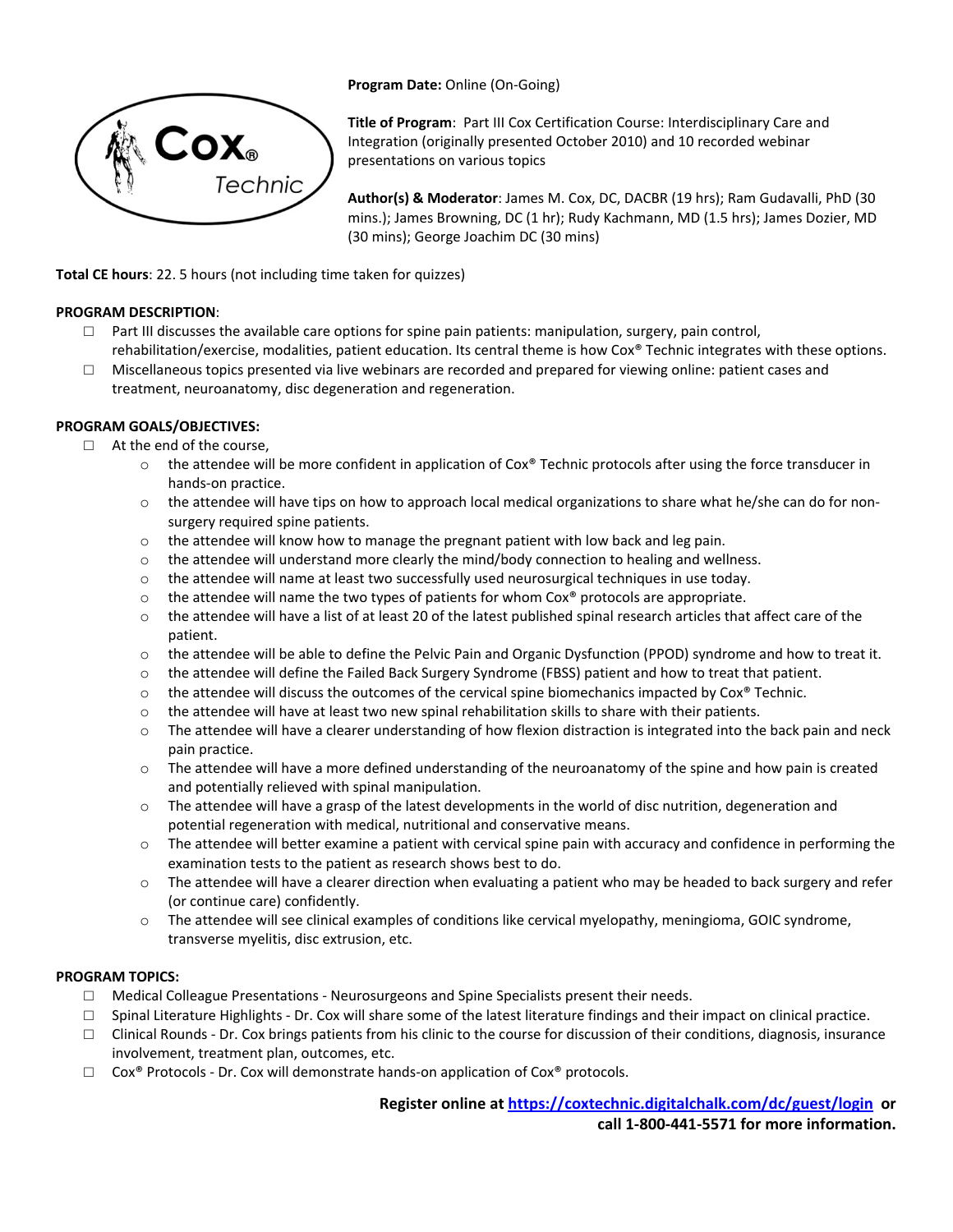- $\Box$  Cox<sup>®</sup> Research Dr. Gudavalli will share the latest F/D research outcomes and studies.
- □ Neurosurgeon's Support of Non‐Surgical Means of Spinal Care and Approach to Wellness ‐ Dr. Rudy Kachmann
- □ Pregnant & Pelvic Pain and Organic Dysfunction Pain Patients methods and outcomes
- □ Surgical Patients and Failed Back Surgery Syndrome Patients
- □ Decompression Talking Points
- □ Cervical Spine Examination
- □ Patient Cases 1: Cord edema, transverse myelitis, spondylolisthesis history, imaging, exam, treatment, outcomes
- □ Patient Cases 2: scoliosis, post vertebroplasty/kyphoplasty, combined cervical and thoracic disc herniations in one patient
- □ Patient Cases 3: scoliosis, disc herniation/extrusion, compression fracture, osteoporosis
- □ Neuroanatomy of the Spine: Part 1
- $\Box$  Neuroanatomy of the Spine: Part 2 neuroischemia, checmial radicular responses, etc.
- $\Box$  Neuroanatomy of the Spine: Part  $3$  chemical and mechanical DRG and nerve irritation, etc.
- □ Patient Cases 4: Current Research Fall 2013 and cases peripheral neuropathy, GOIC syndrome, meningioma, Bertolotti's syndrome, post surgical continued pain
- □ Disc degeneration and regeneration: state of current research literature
- □ When to Refer for Back Surgery: Consideration and Cases based on evidence based algorithms of care and latest research outcomes studies

### **Program Outline:**

1 hour: Introduction (Cox)

- Low Back Pain Patients
- Radicular Pain
- Nerve Supply and Pressures
- Somatosensory information and effect on immune system
- Pain Modulation through Nervous System

1 hour: Conditions Treated (Cox)

- Synovial Cysts
	- o Diagnosis
	- o Imaging
	- o Treatment
	- o Outcome
	- o Patient Case
- Pregnancy Related Back Pain
	- o Incidence
	- o Cause
	- o Treatment

1 hour: PPOD: Pelvic Pain and Organic Dysfunction Patient Management (Browning)

- Overview of the mechanically induced PPOD (Pelvic Pain and Organic Dysfunction) syndrome
	- o Somatic pelvic pain patterns
	- o Disorders of urologic function
	- o Disorders of enterologic function
	- o Disorders of gynecologic and sexual function
- Underlying mechanisms
	- o Lateral vs medial/central disc lesion
	- o Lower sacral neuroanatomy and pelvic organic connections
	- o Pathophysiology of nerve root compression syndromes
	- o Functional effects of sensory and motor fiber facilitation and inhibition
	- o Mechanisms of paradoxical urological (pelvic organic) dysfunction
- Clinical recognition of suspected PPOD syndrome patient
- Confirmation of the mechanically induced PPOD syndrome patient
- Case reports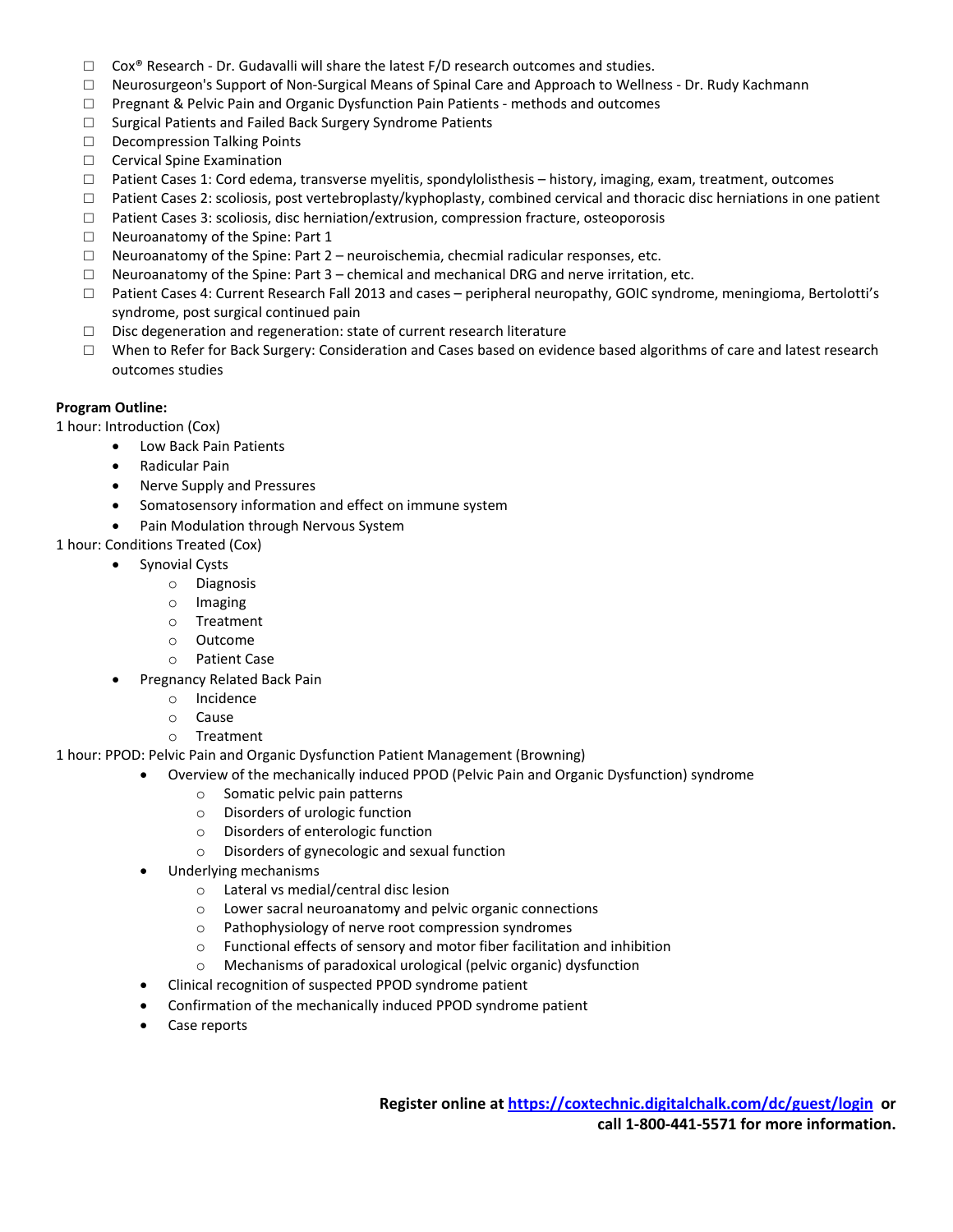# 1.75 hour: Back Surgery

- 4a (30 mins) Neurosurgery for Back Pain Options & Discussion of Co-Management (Dozier)
- 4b (45 mins) Post Surgical Patient followed for a year (Cox)
- 4c (30 mins) Post Surgical Patient Presentation and Discussion (Joachim)
- 1 hour: Interdisciplinary Practices (Cox)
	- Medical College Orthopedics Dept.

 Cox Technic opens door with neurosurgeon to collaborate with a chiropractor in a large medical practice 1.5 hours (2 sections 53 minutes and 37 minutes): Neurosurgical Approach to Wellness and Alternative Care for Spine Pain (Kachmann)

- history of mind‐body disease
- physiology of mind-body disease
- mind-body index
- mind-body diseases
- treatment of mind-body diseases
- chiropractic as mainstream medicine
- healthcare savings
- Nocebo/Placebo

1 hour: Cox Technic (Cox)

- Safety
- Physical Therapy and Spinal Manipulation
- Case Presentation: Cervical Spine with Radiculopathy
- Cervical Spine Radicular Pain
	- o Response of Facets and Discs
- Demonstration of Treatment Modification:
	- o supine protocol for eyes/large abdomens
- Case Presentation: Chronic Lumbar Facet Syndrome
	- o Multidisciplinary group that shares with fellow spinal pain specialists
- Case Presentation: synovial cyst in a teenager
- 1 hour: Closing Examples Exemplifying Co‐Management in Clinic and Research (Cox)
	- Case Presentation: Cervical Spine Spondylosis
	- Case Presentation: Cervical Stenosis
		- o patient influence that leads to interaction with local neurosurgeon
	- Interdisciplinary Care in a Hospital Setting
	- Cervical Spine Research Project with NIH Grant Update (Gudavalli)
		- o Closing Comments

1 hour: Examination of the Cervical and Thoracic Spine Pain Patient ‐ test by test (Cox)

- Cox Examination Form
- Test by test
- Expected and possible outcomes of each test
- What the outcomes of each test mean
- Demonstration of each test
- 1.25 hours: Patient Cases #1: Cord Edema/Transverse Myelitis, Spondylolisthesis... (Cox)
	- Imaging, Diagnosis, Treatment Plan, Treatment Demo
		- o Cervical spinal cord edema and transverse myelitis.
			- Vitamin B12 therapy, Folate, and Homocysteine in treatment of spinal cord degeneration
			- **Test: MMA for Vitamin B12 deficiency**
		- o L4 true spondylolisthesis with L5 transitional segment (Bertolotti's Syndrome).
			- Stability and Instability
		- o L5‐S1 sequestered disc with left sided sciatica, no back pain, dysuria and motor weakness.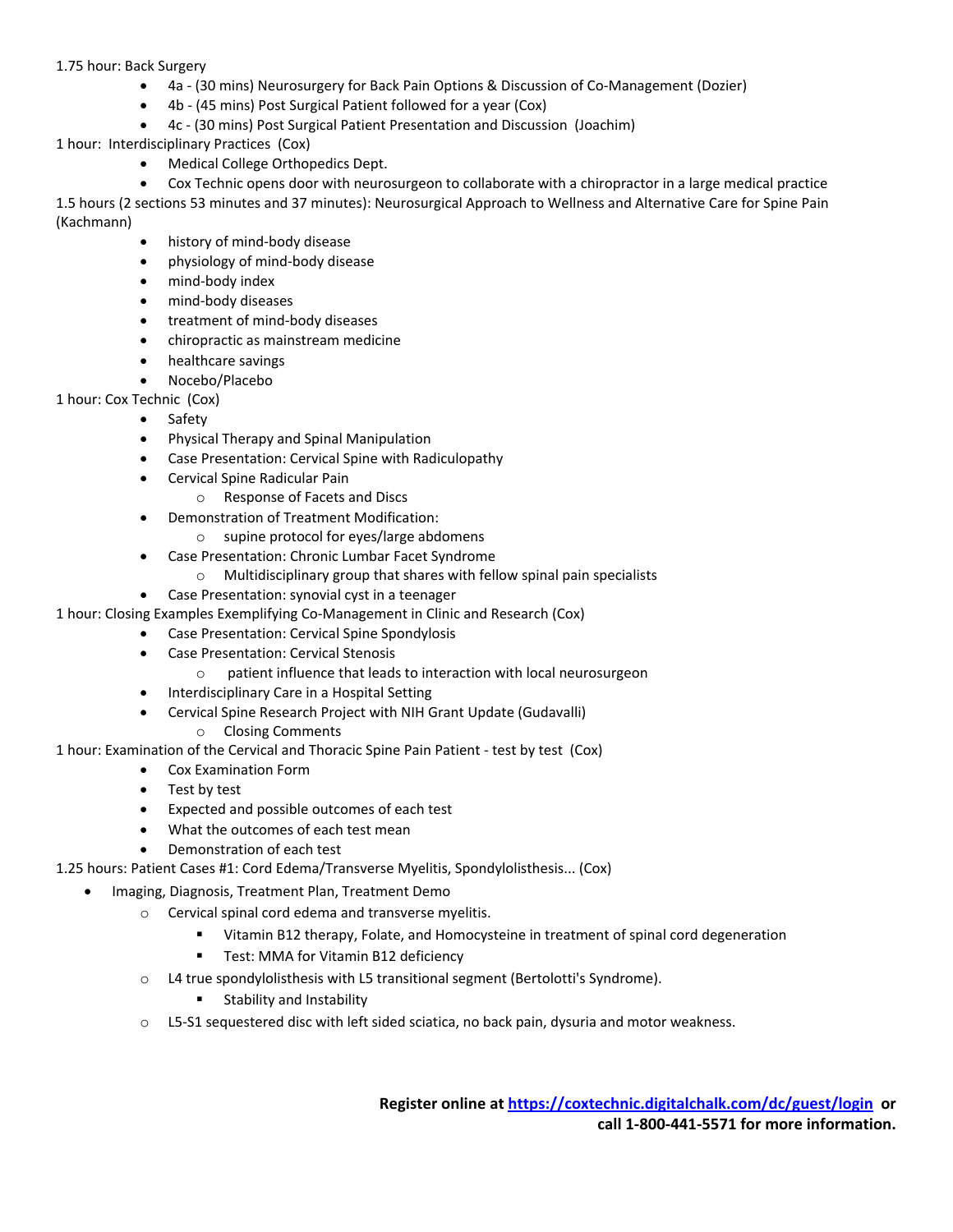1 hour: Patient Cases #2: Scoliosis, Post Vertebroplasty/Kyphoplasty... (Cox)

- Imaging, Diagnosis, Treatment Plan, Treatment Demo
	- o Thoracolumbar scoliosis, advanced spondyloarthrosis from L2 to L5 resulting in spinal stenosis.
	- $\circ$  Combined thoracic and cervical spine herniated intervertebral discs in the same patient.
	- o Post vertebroplasty and kyphoplasty thoracic spine pain.
	- o Advanced cervical spinal disc degeneration, spondyloarthrosis, facet degeneration and spinal stenosis resulting in neck, shoulder, and bilateral arm pain

1 hour: Neuroanatomy of the Spine: Part I (Cox)

- intervertebral disc neurology
- intraradicular autonomic nerve supply to the dorsal root ganglion and nerve roots via Kobayashi et al
- the effect of neuroischemia on neural conduction
- possible responses to flexion distraction decompression spinal manipulation
- chemical radicular clinical responses.

1 hour: Neuroanatomy of the Spine: Part 2 (Cox)

- effect of neuroischemia on neural conduction
- possible responses to flexion distraction decompression spinal manipulation
- chemical radicular clinical responses
- generators of low back pain and radiculopathy
- somatic and autonomic generated pain
- referred spine pain
- 1.5 hours: Neuroanatomy of the Spine: Part 3 (Cox)
	- chemical and mechanical nerve and dorsal root ganglion irritation
	- afferentation and pyramidal response to autonomic, amygdala and hippocampal influence
	- chiropractic influence on spinal tract response

1 hour: Patient Cases #3: Scoliosis, Disc Herniation/Extrusion, Compression Fracture (Cox)

- Imaging, Diagnosis, Treatment Plan, Treatment Demo
	- o Osteoporosis and lumbar scoliosis and hyperkyphosis of the thoracic spine with advanced disc degeneration
	- $\circ$  Degenerative dextrorotatory lumbar scoliosis with advanced degenerative disc disease.
	- o L5‐S1 left paracentral disc herniation with pre and post MRI studies showing disc reduction.
		- Is disc reduction size important for clinical outcome?
	- o L4‐L5 disc extrusion absorbed under Cox Flexion Distraction Decompression spinal manipulation.
	- o Acute thoracic compression fracture

1 hour: Clinical Cases and Current Research Fall 2013 (Cox)

- Imaging, Diagnosis, Treatment Plan, Treatment Demo
	- o Peripheral neuropathy with L3‐4 spinal stenosis and post surgical 10 years for back pain.
		- **Explanation of neuropathic pain, its origin, and treatment**
		- **The Gemelli Obturator Internus Complex (GOIC Syndrome)**
	- o Meningioma of the thoracic spine with clinical presentation
	- o Bertolotti's Syndrome
	- o Post surgical continued pain syndrome (FBSS) with right side foot drop. L3‐L5 spinal fusion.